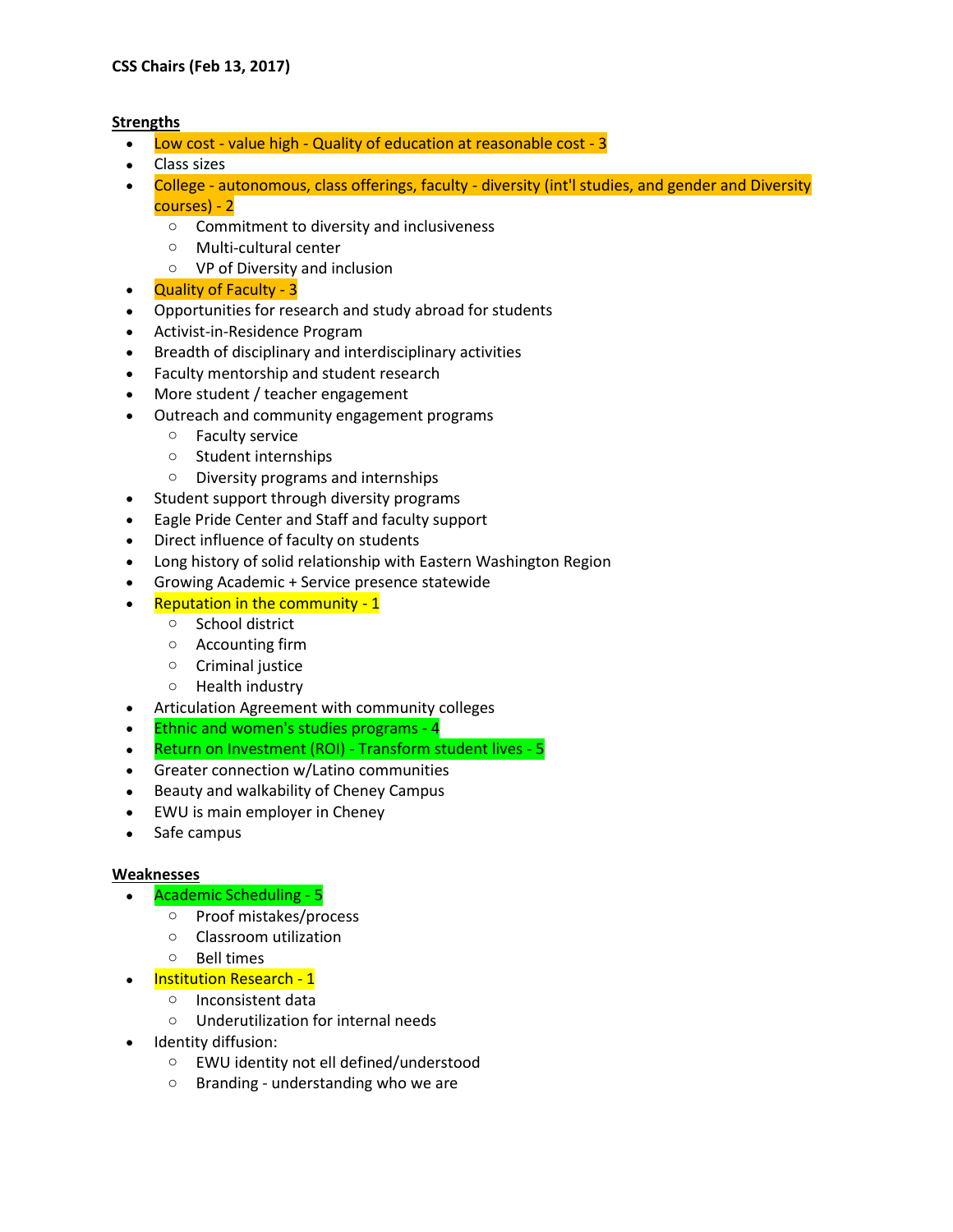- Silos Lack of coordination between major institutional units; e.g. between Student and Academic Affairs
- Loss of Academic Climate lost culture of academia, more about bean counting Recognition of achievements - 4
- Lack of comprehensive plan for Eastern Online 1
- Departments don't know how many majors they have
- Summer School 2
	- o Higher tuition
	- o Scheduling
	- o Lack of financial aid
- Advising restructuring 2
- University wide Intellectual engagement consistent support by the university
- Classroom space conditions and lack of upgrades
- Academic Silos 2
- High teaching loads
- Over reliance on PROL/adjuncts and lecturers 7
- Lack of responsiveness to new opportunities due to over-scheduling/demand on units workloads - 2
- Guidelines lacking to address faculty engagement with online and in-person classes
- No one stop shop for students 1
- Lack of sophisticated understanding of diversity 2
- Not enough support for tenure track positions current, replacement and new 3
- Split campus results in low participation in events music/athletics/academic events
- Faculty parking costs lack of communication of discounts
- Summer research grant selection committee no always fair in decision making
- No tuition discount for family members

## **Opportunities**

- $\bullet$  WA Supreme court more teachers  $+$  \$ McCleary decision 1
- Hispanic students 15% 3
- Affordable tuition sets EWU apart from other universities 2
- University of access (non-traditional students)
- $\bullet$  Attractive campus + safety + inclusion 1
- Continuing education adult learners
- Access Canadian students thru expanded online learning
- Microsoft in WA 1
- Increased opportunity to educate conservative region on liberal causes 1
- Indivisible and other activist groups on the rise to advocate for higher ED and justice causes 1
- Health care environment in Spokane Regional Center + growing
- Opportunity to be evaluators for regional programs
- Teacher shortage 2
- Need for more preschool BA/BS graduates to fill jobs & higher requirements
- Outreach to alumni 2
- Events for diversity groups
- Success stories among alumni & marketing / donations / mentoring
- More internships for regional companies / collaboration / and international internships to leverage and publicize our success academically and post-graduation
- To market ourselves as a distinct type of Higher Ed institution 1